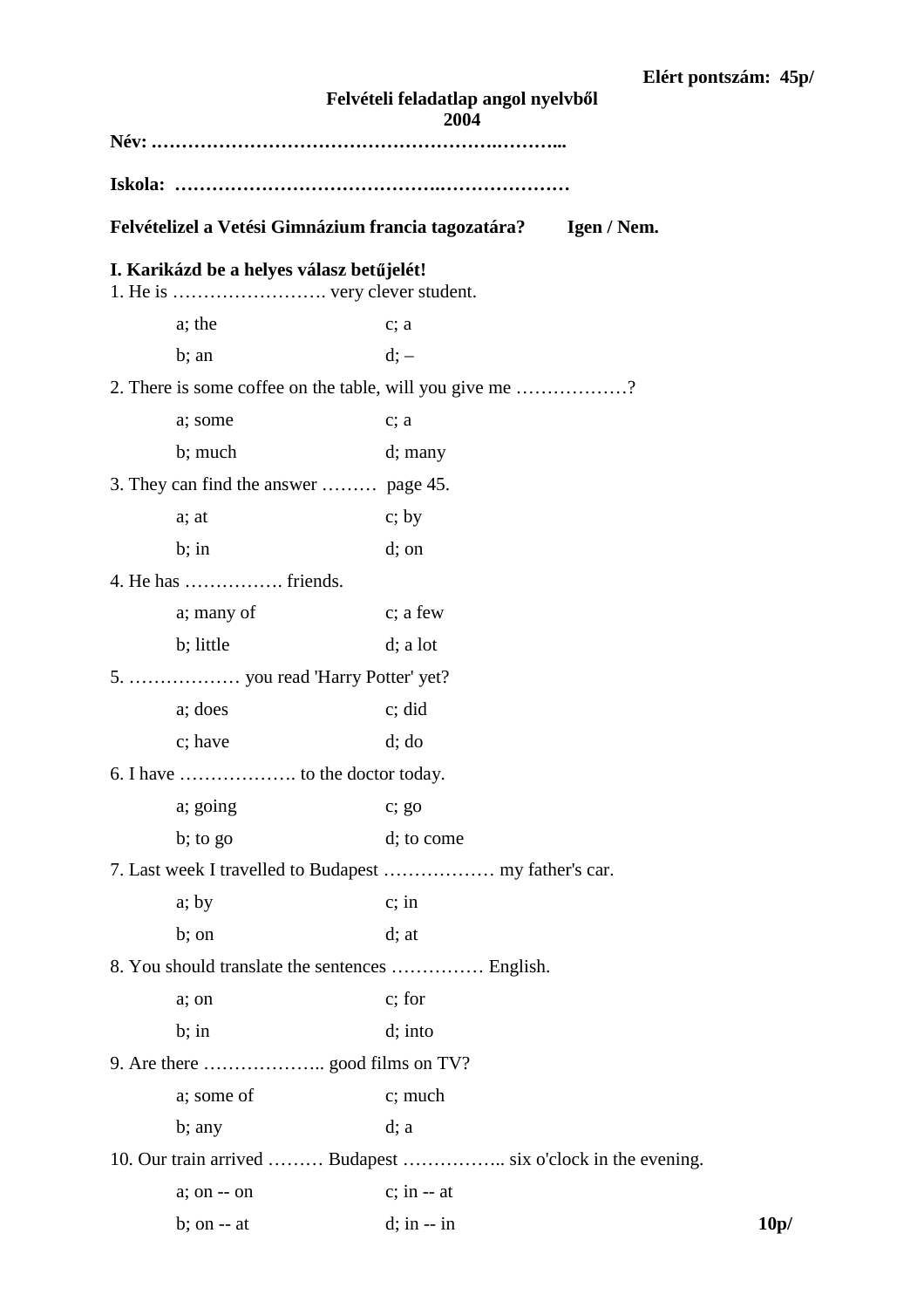#### **II. Kérdezz rá az aláhúzott mondatrészekre!**

1. My mother cleaned the house last week.

2. We are going to learn a lot of new things next year.

3. They have to build a new cinema in our town.

4. I have been to the seaside many times.

5. Mary went to the library to read a good book. **10p/**

## **III. Egészítsd ki a mondatokat a megadott módbeli segédigékkel és végezd el a szükséges átalakításokat!**

|  |                                     | could needn't have to mustn't | may |  |     |
|--|-------------------------------------|-------------------------------|-----|--|-----|
|  |                                     |                               |     |  |     |
|  |                                     |                               |     |  |     |
|  |                                     |                               |     |  |     |
|  |                                     |                               |     |  |     |
|  |                                     |                               |     |  | 5p/ |
|  |                                     |                               |     |  |     |
|  | IV. Használd a megfelelő kérdőszót! |                               |     |  |     |

# 1. ………………………. is your best friend? 2. ……………………….. do you visit your grandmother?

- 
- 3. ……………………….. do you usually get up?
- 4. ………………………... is he crying?
- 5. ………………………… is the weather like today? **5p/**